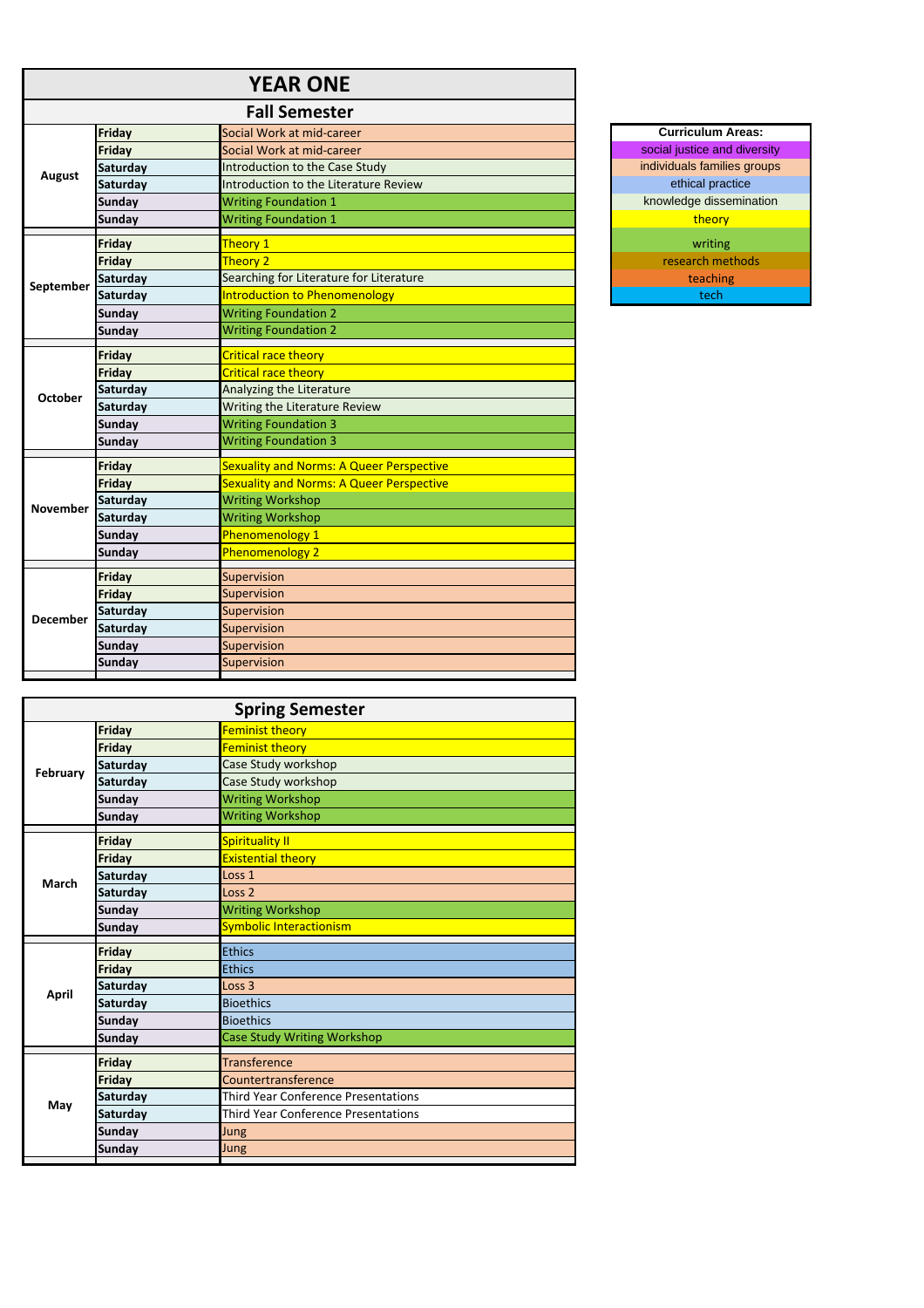## **YEAR TWO**

|                 |                 | <b>Fall Semester</b>                            |                              |
|-----------------|-----------------|-------------------------------------------------|------------------------------|
| <b>August</b>   | Friday          | <b>Myths and Treatment</b>                      | <b>Curriculum Areas:</b>     |
|                 | Friday          | <b>Myths and Treatment</b>                      | social justice and diversity |
|                 | <b>Saturday</b> | <b>Writing Workshop</b>                         | individuals families groups  |
|                 | <b>Saturday</b> | <b>Writing Workshop</b>                         | ethical practice             |
|                 | <b>Sunday</b>   | <b>Qualitative Research Introduction</b>        | knowledge dissemination      |
|                 | <b>Sunday</b>   | <b>Example of Qualitative Research I</b>        | theory                       |
|                 | Friday          | <b>Qualitative Research: Questions Workshop</b> | writing                      |
|                 | Friday          | <b>Qualitative Research: Questions Workshop</b> | research methods             |
| September       | Saturday        | <b>Writing Workshop</b>                         | teaching                     |
|                 | <b>Saturday</b> | <b>Writing Workshop</b>                         | tech                         |
|                 | <b>Sunday</b>   | <b>Qualitative Research: Recruitment</b>        |                              |
|                 | <b>Sunday</b>   | <b>Qualitative Research: Data Collection</b>    |                              |
|                 | Friday          | <b>Qualitative Research: Data Analysis</b>      |                              |
|                 | Friday          | <b>Qualitative Research: IRB</b>                |                              |
| <b>October</b>  | <b>Saturday</b> | <b>Writing Workshop</b>                         |                              |
|                 | Saturday        | <b>Writing Workshop</b>                         |                              |
|                 | <b>Sunday</b>   | <b>Ethics</b>                                   |                              |
|                 | <b>Sunday</b>   | <b>Ethics</b>                                   |                              |
|                 | Friday          | <b>Example of Qualitative Research II</b>       |                              |
|                 | Friday          | <b>Moral Panic</b>                              |                              |
| <b>November</b> | Saturday        | <b>Addictions</b>                               |                              |
|                 | <b>Saturday</b> | <b>Addictions</b>                               |                              |
|                 | <b>Sunday</b>   | <b>Writing Workshop</b>                         |                              |
|                 | Sunday          | <b>Writing Workshop</b>                         |                              |
|                 | Friday          | Supervision                                     |                              |
|                 | <b>Friday</b>   | Supervision                                     |                              |
| <b>December</b> | <b>Saturday</b> | Supervision                                     |                              |
|                 | <b>Saturday</b> | Supervision                                     |                              |
|                 | <b>Sunday</b>   | Supervision                                     |                              |
|                 | <b>Sunday</b>   | Supervision                                     |                              |
|                 |                 |                                                 |                              |

| <b>Spring Semester</b> |                 |                                                    |
|------------------------|-----------------|----------------------------------------------------|
| February               | <b>Friday</b>   | Qualtitative Research: Coding Workshop             |
|                        | Friday          | <b>Qualtitative Research: Coding Workshop</b>      |
|                        | Saturday        | <b>Writing Workshop</b>                            |
|                        | <b>Saturday</b> | <b>Writing Workshop</b>                            |
|                        | <b>Sunday</b>   | <b>Masculinity</b>                                 |
|                        | <b>Sunday</b>   | <b>Example of Qualitative Research</b>             |
|                        | Friday          | Intersectionality                                  |
|                        | Friday          | Autethnography                                     |
| <b>March</b>           | Saturday        | <b>Qualitative Research Coding Workshop</b>        |
|                        | Saturday        | <b>Qualitative Research Coding Workshop</b>        |
|                        | <b>Sunday</b>   | <b>Example of qualitative research III</b>         |
|                        | <b>Sunday</b>   | <b>Writing Workshop</b>                            |
|                        | Friday          | <b>Trauma</b>                                      |
|                        | <b>Friday</b>   | <b>Trauma</b>                                      |
|                        | Saturday        | Sociology of Childhood                             |
| <b>April</b>           | Saturday        | Sociology of Childhood                             |
|                        | <b>Sunday</b>   | <b>Writing Workshop</b>                            |
|                        | <b>Sunday</b>   | <b>Example of Qualitative Research IV</b>          |
|                        |                 |                                                    |
|                        | <b>Friday</b>   | Intro to MMP                                       |
|                        | Friday          | <b>Teaching Pedagogy</b>                           |
|                        | Saturday        | <b>Third Year Conference Presentations</b>         |
| May                    | Saturday        | <b>Third Year Conference Presentations</b>         |
|                        | <b>Sunday</b>   | Attachment Theory and Clinical Intervention        |
|                        | <b>Sunday</b>   | <b>Attachment Theory and Clinical Intervention</b> |

| <b>Curriculum Areas:</b>     |  |
|------------------------------|--|
| social justice and diversity |  |
| individuals families groups  |  |
| ethical practice             |  |
| knowledge dissemination      |  |
| theory                       |  |
| writing                      |  |
| research methods             |  |
| teaching                     |  |
| tech                         |  |